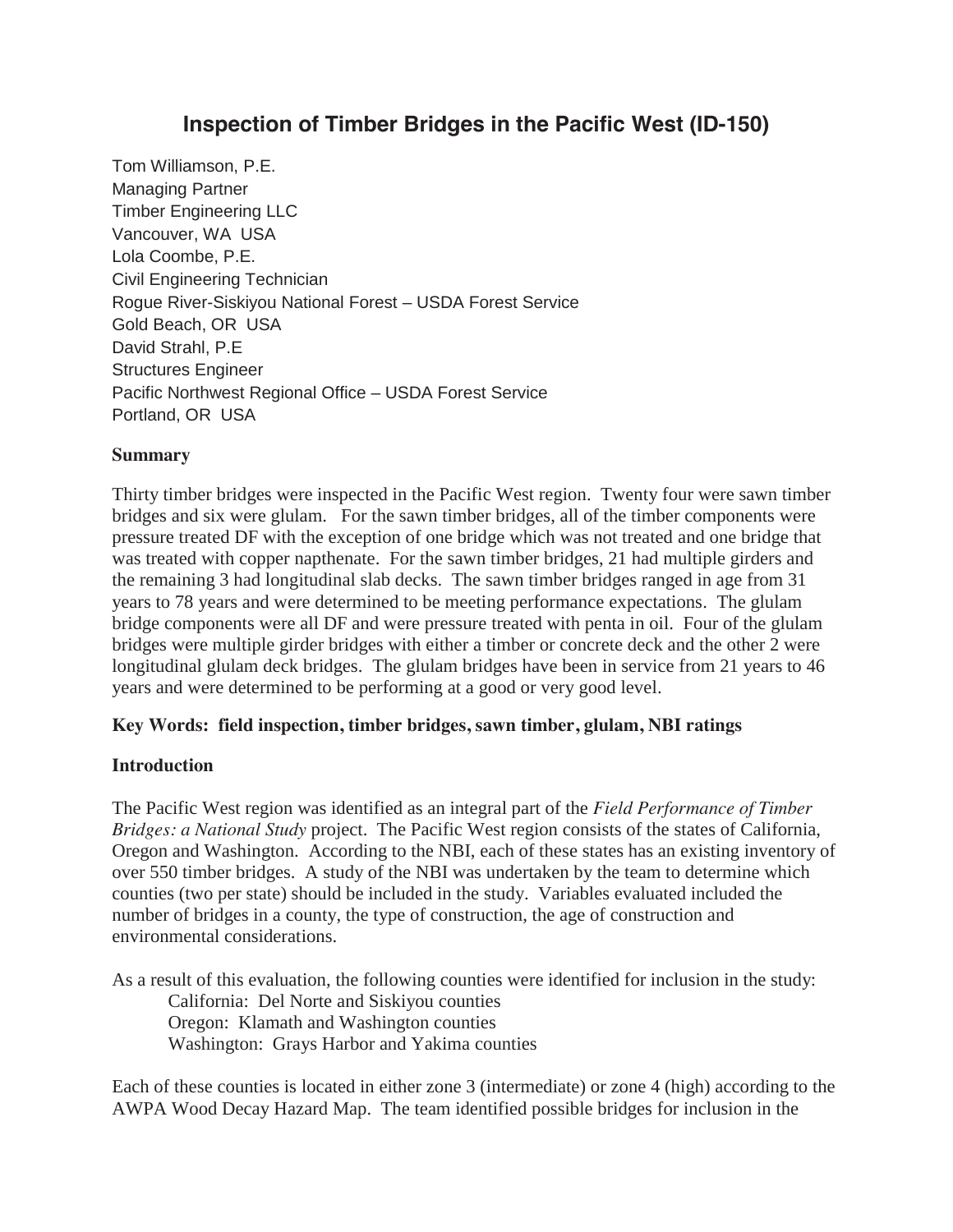study for each county and then met with county officials to review these choices. Following this and based on input from the counties, the team selected the bridges to be included and provided this information to the management team for approval. The end result is that 30 bridges in total were included for the Pacific West region.

The primary tools used for inspection were a visual assessment of the bridge, hammer sounding of the timber members and the measurement of moisture content. When areas of high moisture content and/or possible decay were identified, a resistance drill was used. All of the timbers were DF. Preservative treatments varied and included creosote, penta in oil and copper napthenate.

#### **Grays Harbor, WA**

Four bridges were inspected in Grays Harbor County, WA. Grays Harbor is in Western WA and borders the Pacific Ocean with an approximate latitude of 47.0 N and longitude of 123.4 W. It is in the Olympic Mountain range and has a relatively high annual rainfall. The 4 bridges were all multiple girder sawn timber bridges and 3 had nail laminated timber decks while the fourth had a cast in place concrete deck. Details regarding the bridges are summarized in Table 1.

|                                                |                                             |                      |            | <b>Span</b>   |            | Width<br>$(m)$ / |                    | <b>NBI Rating</b> |             |                                 |
|------------------------------------------------|---------------------------------------------|----------------------|------------|---------------|------------|------------------|--------------------|-------------------|-------------|---------------------------------|
| <b>Bridge ID</b>                               | Superstructure<br><b>Type</b>               | Year<br><b>Built</b> | #<br>spans | Lengths,<br>m | <b>ADT</b> | #<br>lanes       | Wearing<br>surface | <b>Girders</b>    | <b>Deck</b> | Repair<br>comments              |
| Garrard<br>Creek                               | Sawn timber<br>girders and<br>timber deck   | 1970                 | 3          | 5.6           | 225        | 7.7/2            | Asphalt            | $\overline{7}$    | 6           | No repairs to<br>superstructure |
| Middle<br><b>Branch</b><br>Wildcat<br>Creek #2 | Sawn timber<br>girders and<br>timber deck   | 1951                 | 3          | 5.2           | 600        | 7.4/2            | Asphalt            | 6                 | 6           | No repairs to<br>superstructure |
| Middle<br><b>Branch</b><br>Wildcat<br>Creek #3 | Sawn timber<br>girders and<br>timber deck   | 1951                 | 2          | 5.3           | 650        | 6.5/2            | Asphalt            | $\overline{7}$    | 6           | No repairs to<br>superstructure |
| Sylvia<br>Creek                                | Sawn timber<br>girders and<br>concrete deck | 1935                 | 3          | 6.8           | 4250       | 16.3/2           | Asphalt            | $\overline{7}$    | 6           | No repairs to<br>superstructure |

|  |  | Table 1 Grays Harbor County, WA Bridges |  |
|--|--|-----------------------------------------|--|
|--|--|-----------------------------------------|--|

The girders were all creosote treated DF. The range in age of these bridges is from 43 years to 78 years and all had an NBI rating of 6 or higher for the girders with 3 having a rating of 7. The three nail laminated decks all had an NBI rating of 6. According to county records, no major repairs had been made to any of the superstructure elements.

The Sylvia Creek Bridge is the oldest bridge inspected in the Pacific West region and is noteworthy in that it was originally constructed to carry 4 lanes of traffic. However, subsequent road construction in the county resulted in it only carrying 2 lanes with an ADT of over 4000 which was the highest for any bridge inspected in the region. This is shown in Figure 1. The bridge is posted for legal loads due to a badly deteriorated concrete guardrail system shown in Figure 2 which is well off of the travel paths and not planned for repair.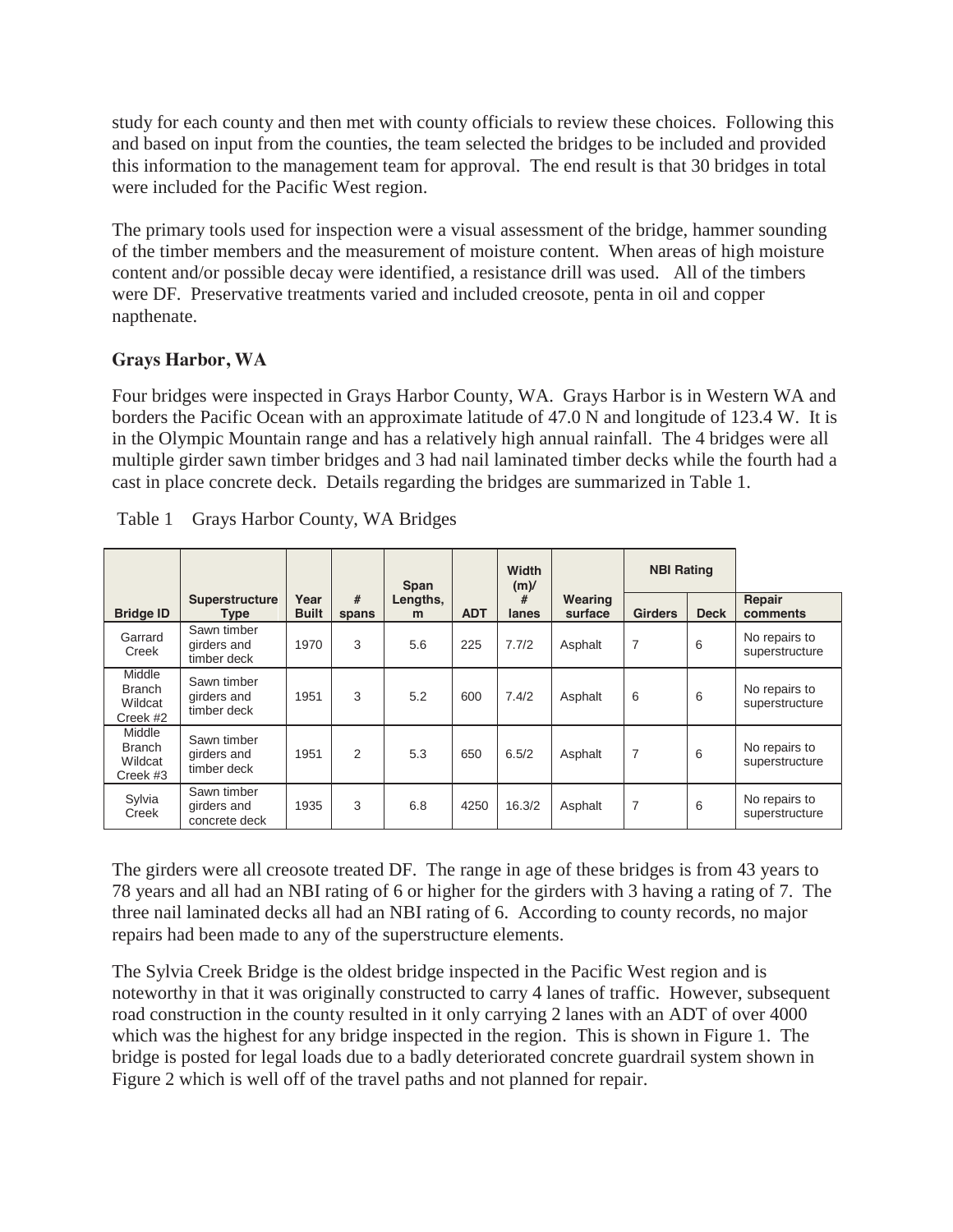





With 3 spans, the bridge has 60 individual girders and there was no significant decay observed in any of these despite being in service for 78 years. The concrete deck is 6-1/2" in thickness and is generally in good condition. There were some full width lateral cracks that reflect through the asphalt and alligator cracking was typical on the underside of the deck. There were some repaired sections of deck and areas of water staining on girders from deck leakage.

Overall, these 4 bridges had a total of 169 sawn timber girders with no signs of significant decay in any of them. The major types of distress noted in the girders were some areas of high moisture content and minor checking. The major types of distress noted in the nail lam decks were areas of high moisture content, several decayed lams and an instance of fungal body growth. Some decay was also observed in the curbs. There was rutting of the asphalt in the upstream lane of Wildcat Creek #2 with water staining and high moisture content in the deck lams and girder below.

## **Yakima County, WA**

Seven bridges were inspected in Yakima County, WA. Yakima County is in Southern WA and is on the Eastern edge of the Cascade Mountain Range. It has an average elevation of 1100 ft, and has a relatively low annual rainfall but with a relatively high annual snowfall. It has an approximate latitude of 46.0 N and longitude of 120.5 W. The 7 bridges were all multiple girder sawn timber bridges with transverse sawn timber decks. Details regarding the bridges are summarized in Table 2.

|                     |                                           |                      |            | Span          |            | Width<br>(m) |                                 | <b>NBI Rating</b> |             |                                 |
|---------------------|-------------------------------------------|----------------------|------------|---------------|------------|--------------|---------------------------------|-------------------|-------------|---------------------------------|
| <b>Bridge</b><br>ID | <b>Superstructure</b><br>Type             | Year<br><b>Built</b> | #<br>spans | Lengths,<br>M | <b>ADT</b> | #<br>lanes   | Wearing<br>surface              | <b>Girders</b>    | <b>Deck</b> | Repair<br>comments              |
| 508                 | Sawn timber<br>girders and<br>timber deck | 1965                 | 2          | 5.9           | 10         | 7.4/2        | Chip and<br>seal with<br>gravel | Ext. 5<br>Int. 6  | 5           | No repairs to<br>superstructure |
| 509                 | Sawn timber<br>girders and<br>timber deck | 1965                 |            | 7.1           | 60         | 7.1/2        | Chip and<br>seal with<br>gravel | $\overline{7}$    | 6           | No repairs to<br>superstructure |

Table 2 Yakima County, WA Bridges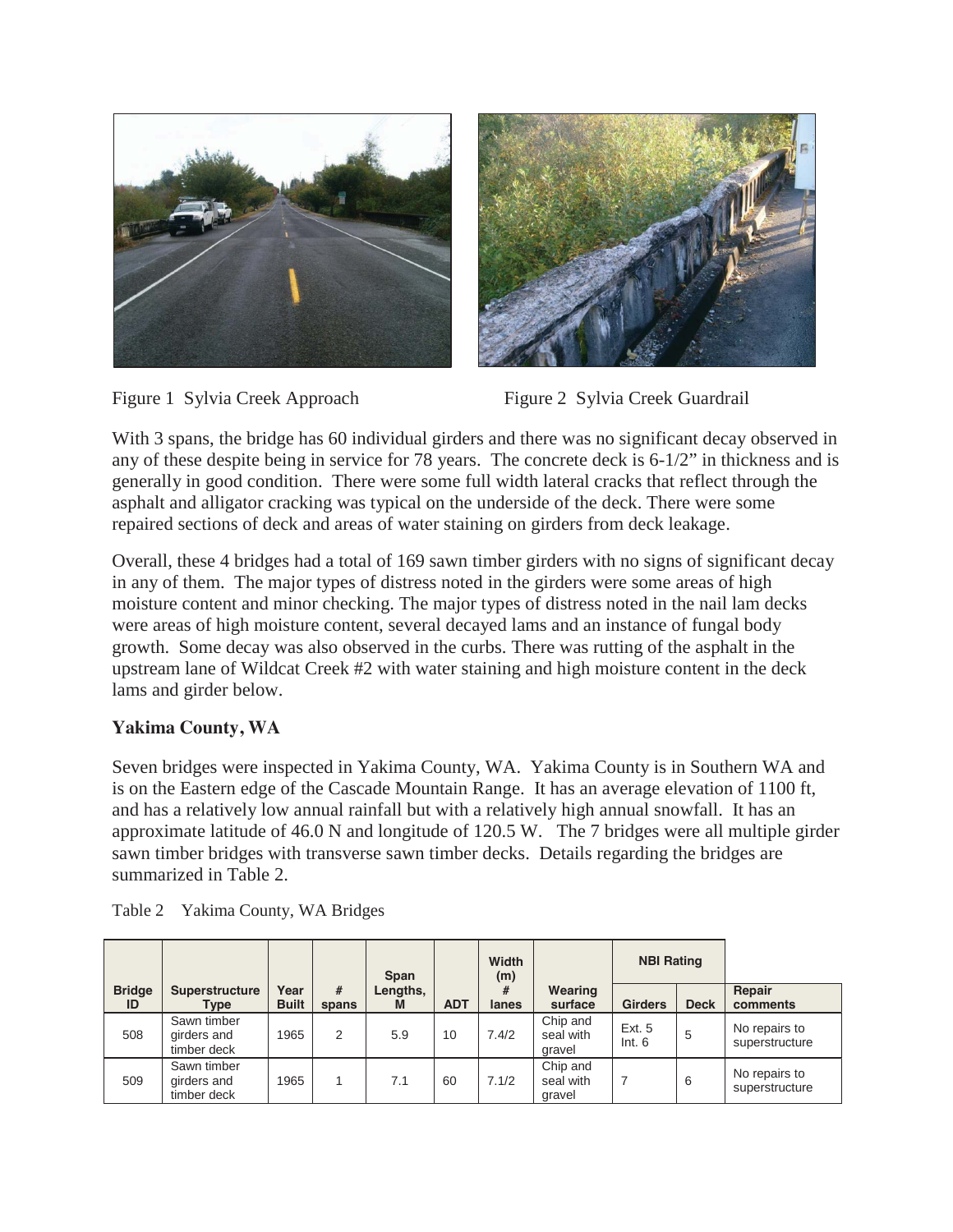| 521  | Sawn timber<br>girders and<br>timber deck | 1959 | 3     | 5.6 | 30   | 7.1/2 | Chip and<br>seal with<br>gravel | 7              | 6 | No repairs to<br>superstructure              |
|------|-------------------------------------------|------|-------|-----|------|-------|---------------------------------|----------------|---|----------------------------------------------|
| 724  | Sawn timber<br>girders and<br>timber deck | 1959 |       | 6.8 | 105  | 7.1/2 | Chip and<br>seal with<br>gravel | 5              | 4 | No repairs to<br>superstructure              |
| 738  | Sawn timber<br>girders and<br>timber deck | 1938 | 2     | 4.4 | 1605 | 7.7/2 | Asphalt                         | $\overline{7}$ | 6 | No repairs to<br>superstructure              |
| 739* | Sawn timber<br>girders and<br>timber deck | 1939 | $4^*$ | 5.6 | 1605 | 7.7/2 | Asphalt                         | 6              | 6 | One girder<br>repaired with a<br>helper beam |
| 740  | Sawn timber<br>girders and<br>timber deck | 1939 | 2     | 5.9 | 3375 | 7.7/2 | Asphalt                         | 6              | 6 | No repairs to<br>superstructure              |

\* It is noted that the inspection team was not able to hammer sound the girders in the center spans of this bridge but they all appeared to be visually sound with no signs of decay.

The girders on 6 of the bridges were creosote treated DF. Bridge 724 is an anomaly since it is the only bridge inspected in the Pacific West region that used untreated DF girders and deck. Four of the bridges were on low volume roads with gravel surfaces over a very thin (less than 25 mm) asphalt layer which was the remnant of previous chip and seal applications. The other 3 had asphalt wearing surfaces and were on relatively high volume farm to market roads with ADTs of over 1600. The range in age of these bridges is from 48 years to 74 years. The NBI ratings for the girders ranged from 5 to 7 and the ratings for the decks ranged from 4 to 6. According to county records, no major repairs had been made except for the addition of a helper beam for bridge 739.

Since bridge 724 used untreated DF and has been in service for 54 years, it had relatively low NBI ratings as would be expected. The deck had numerous wide gaps (severe delamination) allowing moisture to readily penetrate to the girders below as shown in Figure 3. The result was high moisture content and moderate decay in several of the girders. Figure 4 shows significant checking in an untreated exterior girder.





Figure 3 Deck cracks in bridge 724 Figure 4 Untreated girder in bridge 724

For the remaining 3 bridges with the old chip and seal surface, the NBI ratings for the decks was primarily influenced by separation of the deck lams and relatively high moisture contents as would be expected for this type of surface. The deck on bridges 508 and 509 also had decay in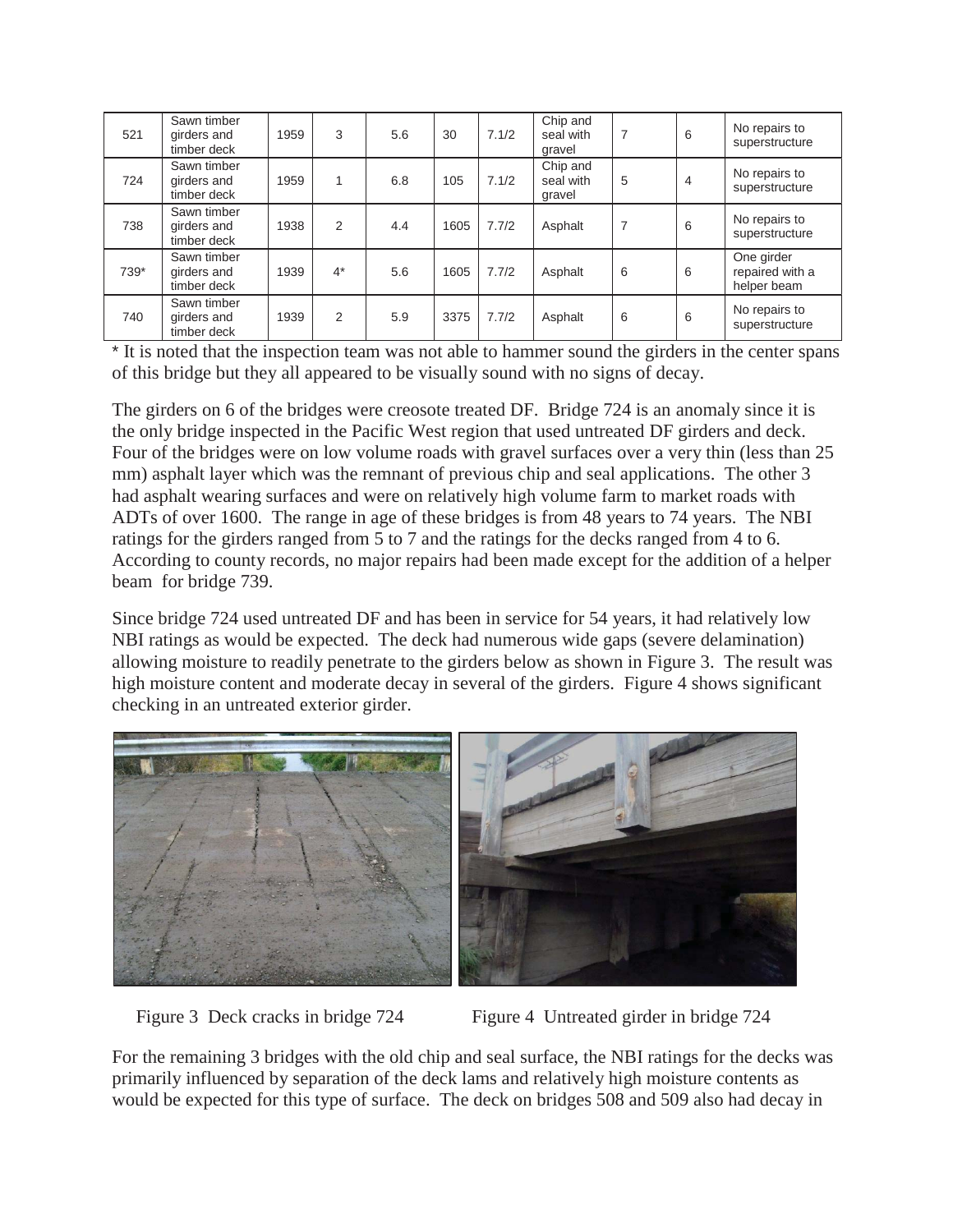the laminations near the bridge ends. The girders for these bridges were in relatively good condition with the exception of some areas of decay in the upper 6" of the exterior girders in bridge 508.

For the three bridges with the asphalt wearing surface, there were no signs of decay in the girders but shear cracks appeared to be developing in several girders in bridges 739 and 740 leading to a lower NBI rating. The asphalt wearing surface on all 3 bridges is badly cracked.

#### **Washington County, OR**

Seven bridges were inspected in Washington County, OR. Washington County is in Northwestern OR and is in the Willamette Valley. It is about 60 miles east of the Pacific Ocean and has a relatively high annual rainfall with over 160 days of precipitation annually. It has an approximate latitude of 45.3 N and longitude of 122.5 W. Five of the 7 bridges were multiple girder sawn timber bridges with transverse sawn timber decks. The remaining two bridges were longitudinal glulam deck systems. Details regarding the bridges are summarized in Table 3.

| <b>Bridge</b> | Superstructure                            | Year         | #     | Span<br>Lengths, |            | Width<br>(m)<br># | Wearing | <b>NBI Rating</b>     |                |                                                                     |
|---------------|-------------------------------------------|--------------|-------|------------------|------------|-------------------|---------|-----------------------|----------------|---------------------------------------------------------------------|
| ID            | <b>Type</b>                               | <b>Built</b> | spans | M                | <b>ADT</b> | lanes             | surface | <b>Girders</b>        | <b>Deck</b>    | <b>Repair comments</b>                                              |
| 1228          | Sawn timber<br>girders and<br>timber deck | 1975         | 3     | 5.3              | 1010       | 5.9/2             | Asphalt | 6                     | $\overline{7}$ | No repairs to<br>superstructure                                     |
| 1232          | Sawn timber<br>girders and<br>timber deck | 1959         | 4     | 4.7              | 280        | 5.9/2             | Asphalt | 6                     | 6              | One outside girder<br>replaced / several<br>deck boards<br>replaced |
| 1293          | Sawn timber<br>girders and<br>timber deck | 1960         | 2     | 4.7              | 55         | 6.5/2             | Asphalt | 6                     | 6              | One outside girder<br>replaced                                      |
| 1298          | Sawn timber<br>girders and<br>timber deck | 1960         | 3     | 4.7              | 1130       | 5.9/2             | Asphalt | $\overline{7}$        | 7              | One outside girder<br>replaced                                      |
| 1302          | Sawn timber<br>girders and<br>timber deck | 1960         | 5     | 4.7              | 1130       | 5.9/2             | Asphalt | Ext. $4$<br>Int.<br>6 | 6              | No repairs to<br>superstructure                                     |
| 1358          | Longitudinal<br>glulam deck               | 1992         | 3     | 7.4              | 1520       | 7.7/2             | Asphalt |                       | 8              | No repairs to<br>superstructure                                     |
| 1360          | Longitudinal<br>glulam deck               | 1992         | 1     | 7.4              | 390        | 8.3/2             | Asphalt |                       | 8              | No repairs to<br>superstructure                                     |

| Table 3 | <b>Washington County, OR Bridges</b> |  |  |
|---------|--------------------------------------|--|--|
|         |                                      |  |  |

The timbers on the 5 multiple girder bridges were all creosote treated. These 5 bridges ranged in age from 38 years to 54 years. The decks were all plank deck systems in relatively good condition with NBI ratings of 6 and 7. The girders had NBI ratings from 4 to 7. The low rating of 4 for the exterior girders on bridge 1302 was due to the fact that 2 outside girders are badly decayed and need replacement as shown in Figure 5. Washington County has an excellent maintenance program and has replaced several girders and deck boards during the last decade as noted. With the exception of bridge 1293, which was recently resurfaced, the asphalt surfaces on the other 4 girder bridges have significant cracking and are scheduled for maintenance.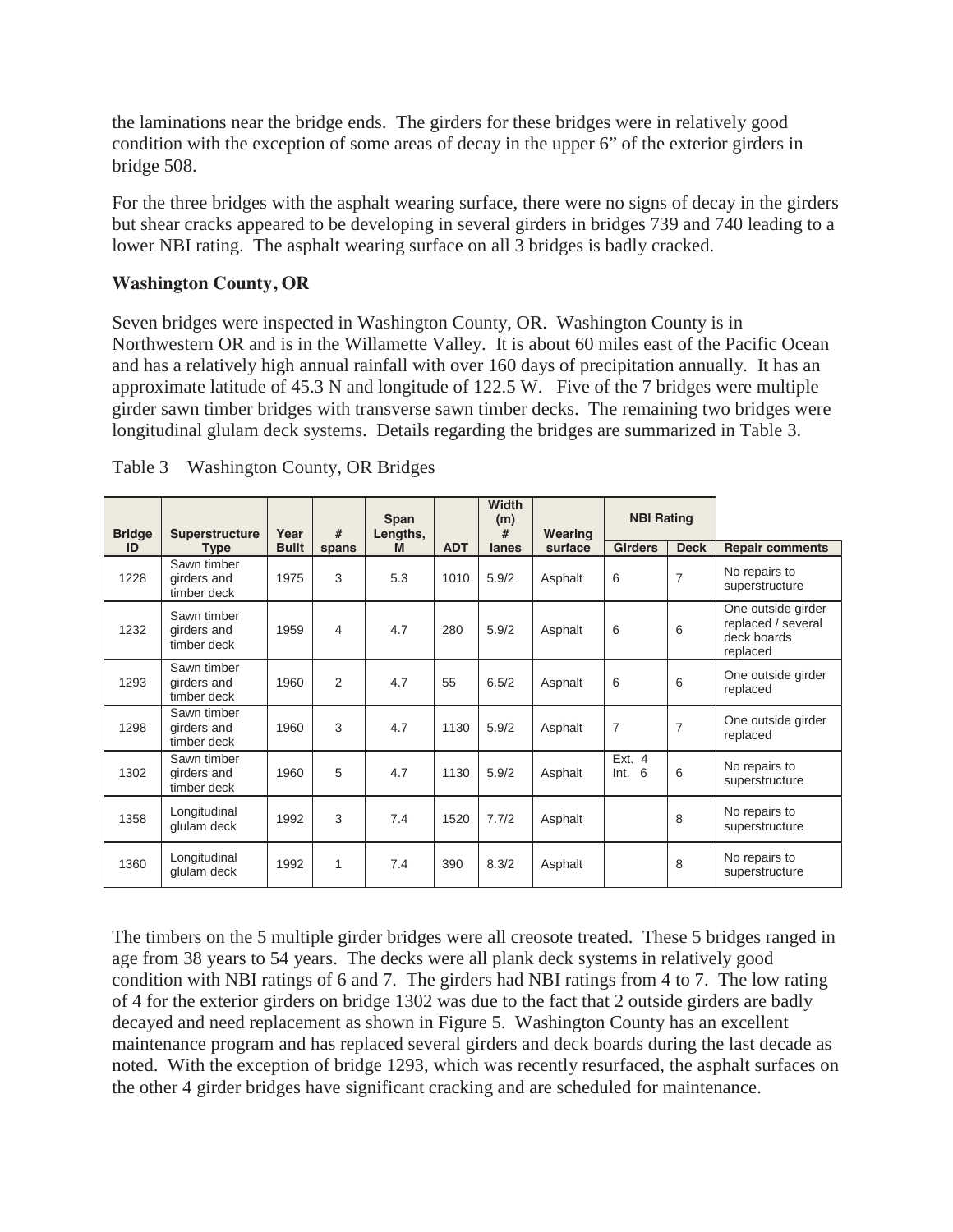The two longitudinal glulam bridges were treated with penta in oil. While they have only been in service for 21 years, they are in excellent condition with moisture contents at 16% or below as shown in Figure 6. There is some asphalt cracking at the bridge ends and over intermediate piers on bridge 1358. The county is very pleased with the performance of these bridges.



Figure 5 Decay in G14 Figure 6 Glulam deck

of bridge 1302 on bridge 1360

## **Klamath County, OR**

Five bridges were inspected in Klamath County, OR. Klamath County is located in South Central OR and is on the border with California. It is on the Eastern edge of the Cascade Mountain Range and has an average elevation of 4100 ft. It has a relatively low annual rainfall but a relatively high annual snowfall. It has an approximate latitude of 42.0 N and longitude of 121.0 W. Two of the 5 bridges were multiple girder sawn timber bridges with transverse sawn timber decks. The remaining three bridges have longitudinal sawn timber slab decks. Details regarding the bridges are summarized in Table 4.

| Table 4 Klamath County, OR Bridges |  |  |
|------------------------------------|--|--|
|                                    |  |  |

|                  |                                           |                      |            | Span          |            | Width<br>(m) |                    | <b>NBI Rating</b> |             |                                 |
|------------------|-------------------------------------------|----------------------|------------|---------------|------------|--------------|--------------------|-------------------|-------------|---------------------------------|
| <b>Bridge ID</b> | Superstructure<br><b>Type</b>             | Year<br><b>Built</b> | #<br>spans | Lengths,<br>m | <b>ADT</b> | #<br>lanes   | Wearing<br>surface | <b>Girders</b>    | <b>Deck</b> | Repair<br>comments              |
| Anderson<br>Rd.  | Sawn timber<br>girders and<br>timber deck | 1970                 | 2          | 5.5           | 70         | 8.3/2        | Asphalt            | 7                 |             | No repairs to<br>superstructure |
| Hill Rd.         | Longitudinal<br>sawn timber<br>slab deck  | 1965                 |            | 6.8           | 270        | 8.3/2        | Asphalt            |                   |             | No repairs to<br>superstructure |
| Homedale<br>Rd.  | Longitudinal<br>sawn timber<br>slab deck  | 1963                 | 2          | 4.7           | 315        | 8.3/2        | Asphalt            |                   |             | No repairs to<br>superstructure |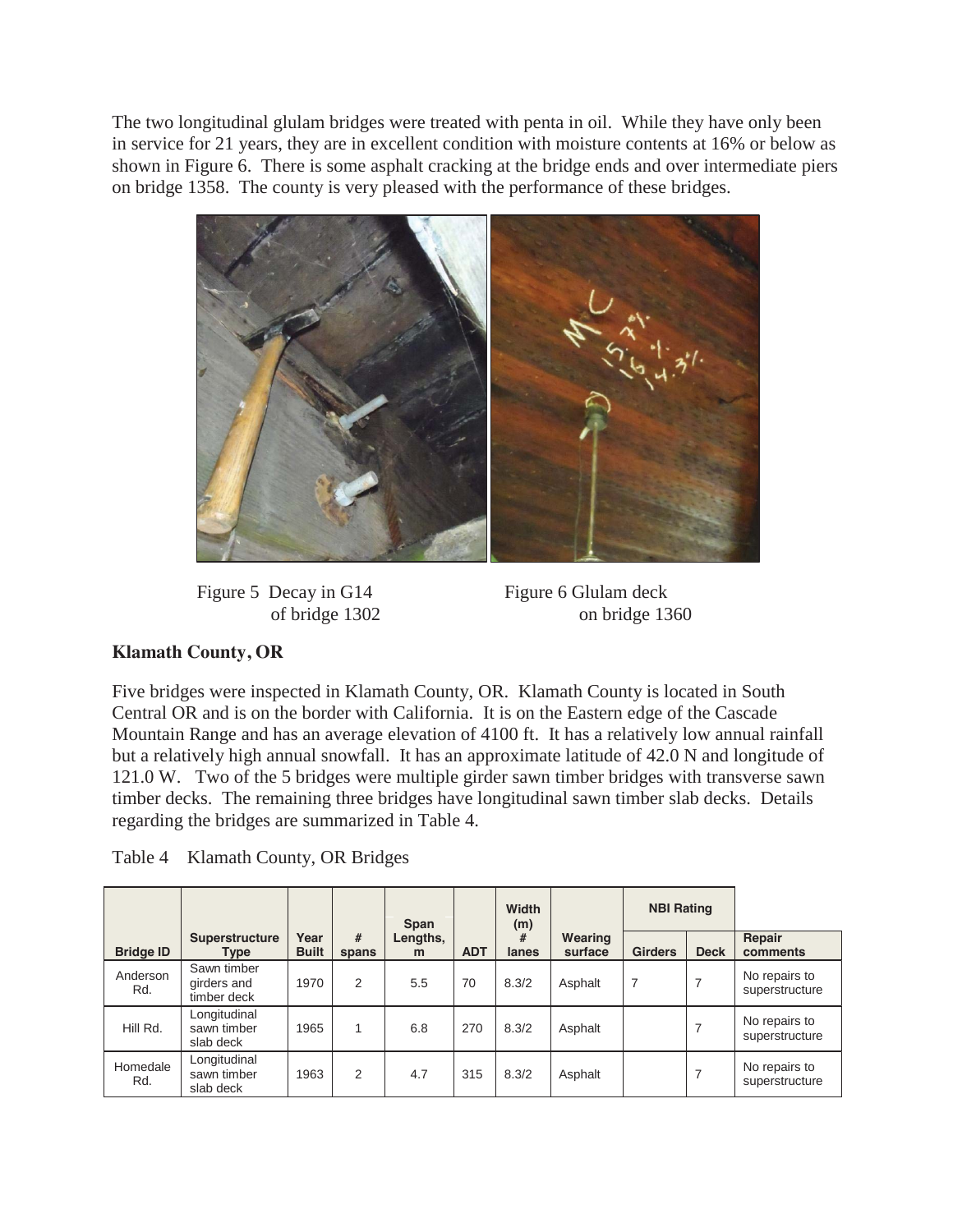| Old<br>Midland<br>Rd. | Longitudinal<br>sawn timber<br>slab deck  | 1971 | 7.4 | 375 | 9.5/2 | Asphalt |  | No repairs to<br>superstructure |
|-----------------------|-------------------------------------------|------|-----|-----|-------|---------|--|---------------------------------|
| Summers<br>Lane       | Sawn timber<br>girders and<br>timber deck | 1982 | 7.4 | 100 | 9.5/2 | Asphalt |  | No repairs to<br>superstructure |

All of these bridges were in good condition with NBI ratings of 7 for the girders and decks. Figure 7 shows the typical condition of the slab deck bridges. The timbers were all creosote treated with the exception of the girders and deck on the Summers Lane Bridge which appeared to be treated with copper napthenate as indicated by Figure 8. The bridges ranged in age from 31 years to 50 years. The asphalt wearing surfaces were all in relatively good condition with transverse cracks near the bridge ends being typical.



Midland Rd. bridge Lane Bridge

Figure 7 Longitudinal slab deck on Old Figure 8 Sawn timber stringers on Summers

## **Del Norte County, CA**

Four bridges were inspected in Del Norte County, CA. Del Norte County is located in the extreme NW corner of the state and borders on Oregon and the Pacific Ocean. It is in the Cascade Mountain Range and has a high annual rainfall and a relatively high annual snowfall. It has an approximate latitude of 42.0 N and longitude of 123.7 W. All of the bridges were multiple girder glulam bridges and are located on a Forest Service road with low traffic volumes. One of the bridges has a transverse sawn timber deck with steel running plates and the other 3 have concrete decks. Details regarding the bridges are summarized in Table 5.

| Table 5<br>Del Norte, CA Bridges |  |
|----------------------------------|--|
|----------------------------------|--|

|                     |                                   |                      |            | Span          |            | Width<br>(m) |                                   | <b>NBI Rating</b> |             |                                 |
|---------------------|-----------------------------------|----------------------|------------|---------------|------------|--------------|-----------------------------------|-------------------|-------------|---------------------------------|
| <b>Bridge</b><br>ID | <b>Superstructure</b><br>Type     | Year<br><b>Built</b> | #<br>spans | Lengths,<br>m | <b>ADT</b> | #<br>lanes   | Wearing<br>surface                | <b>Girders</b>    | <b>Deck</b> | Repair<br>comments              |
| Knopki              | Glulam girders<br>and timber deck | 1967                 |            | 13.9          | 50         | 4.7/1        | <b>Steel</b><br>running<br>plates |                   | 8           | No repairs to<br>superstructure |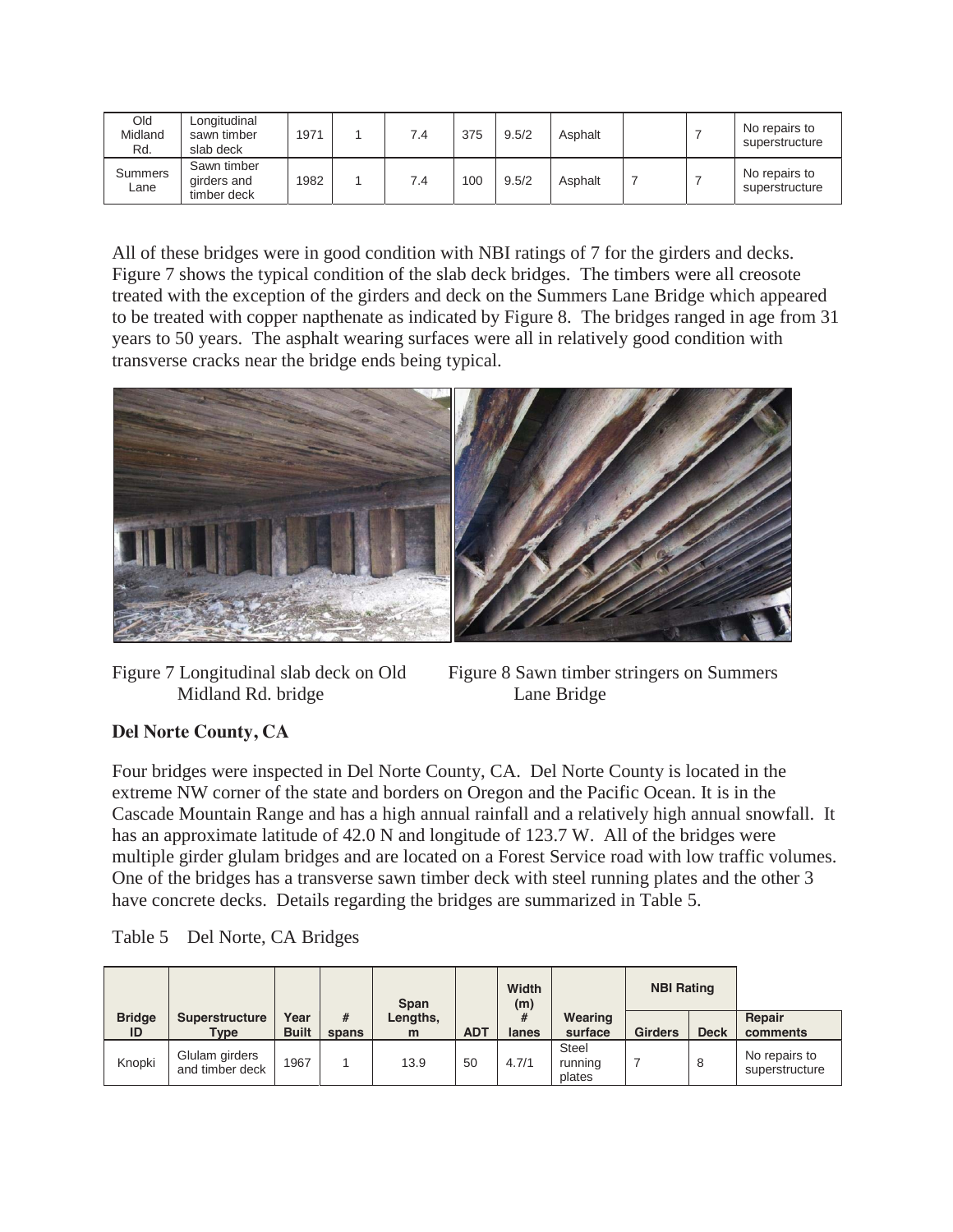| Middle<br>Fork<br><b>Bridge</b><br>#2 | Glulam girders<br>and concrete<br>deck | 1973 | 3 | 7.4/23.7/7.4 | 50 | 4.1/1 | Concrete | 7              |   | No repairs to<br>superstructure |
|---------------------------------------|----------------------------------------|------|---|--------------|----|-------|----------|----------------|---|---------------------------------|
| Middle<br>Fork<br><b>Bridge</b><br>#1 | Glulam girders<br>and concrete<br>deck | 1972 | 2 | 20.1         | 50 | 4.4/1 | Concrete | 7              |   | No repairs to<br>superstructure |
| Griffin<br>Creek                      | Glulam girders<br>and concrete<br>deck | 1978 | 2 | 13.0/21.3    | 50 | 5.7/1 | Concrete | $\overline{4}$ | 8 | No repairs to<br>superstructure |

All of these bridges were in good condition with NBI ratings of 7 for the girders and 7 and 8 for the decks with the exception of the Griffin Creek Bridge. The girders for the Griffin Creek Bridge received an NBI rating of 4 due to the downstream 72 ft. span girder having a horizontal shear crack extending approximately  $1/3^{rd}$  of the span from the EOB abutment. Figure 9 shows the crack which is visible through the width of the girder and which resulted in a horizontal offset of more than 1 inch at the end. The remaining girders in the bridge were in good condition and would have an NBI rating of 7 similar to the other 3 bridges.

The glulam girders were all treated with penta in oil and the bridges ranged in age from 35 years to 46 years. The concrete decks were in good condition but two of them had some water ponding on them. The Knopki Creek Bridge was the only bridge inspected that had steel running plates as shown in Figure 10. Both the running plates and the transverse timber deck were in good condition after 46 years of in-service use.





Figure 9 Horizontal shear crack in Figure 10 Steel running plates and transverse Griffin Creek bridge timber deck on Knopki Creek Bridge

## **Siskiyou County, CA**

Three bridges were inspected in Siskiyou County, CA. Siskiyou is located in the NW part of the state and borders on Oregon and Del Norte County. It is in the Cascade Mountain Range and has a medium annual rainfall and a relatively high annual snowfall. It has an approximate latitude of 41.5 N and longitude of 122.0 W. All of the bridges were multiple girder sawn timber bridges with different deck framing systems. Details regarding the bridges are summarized in Table 6.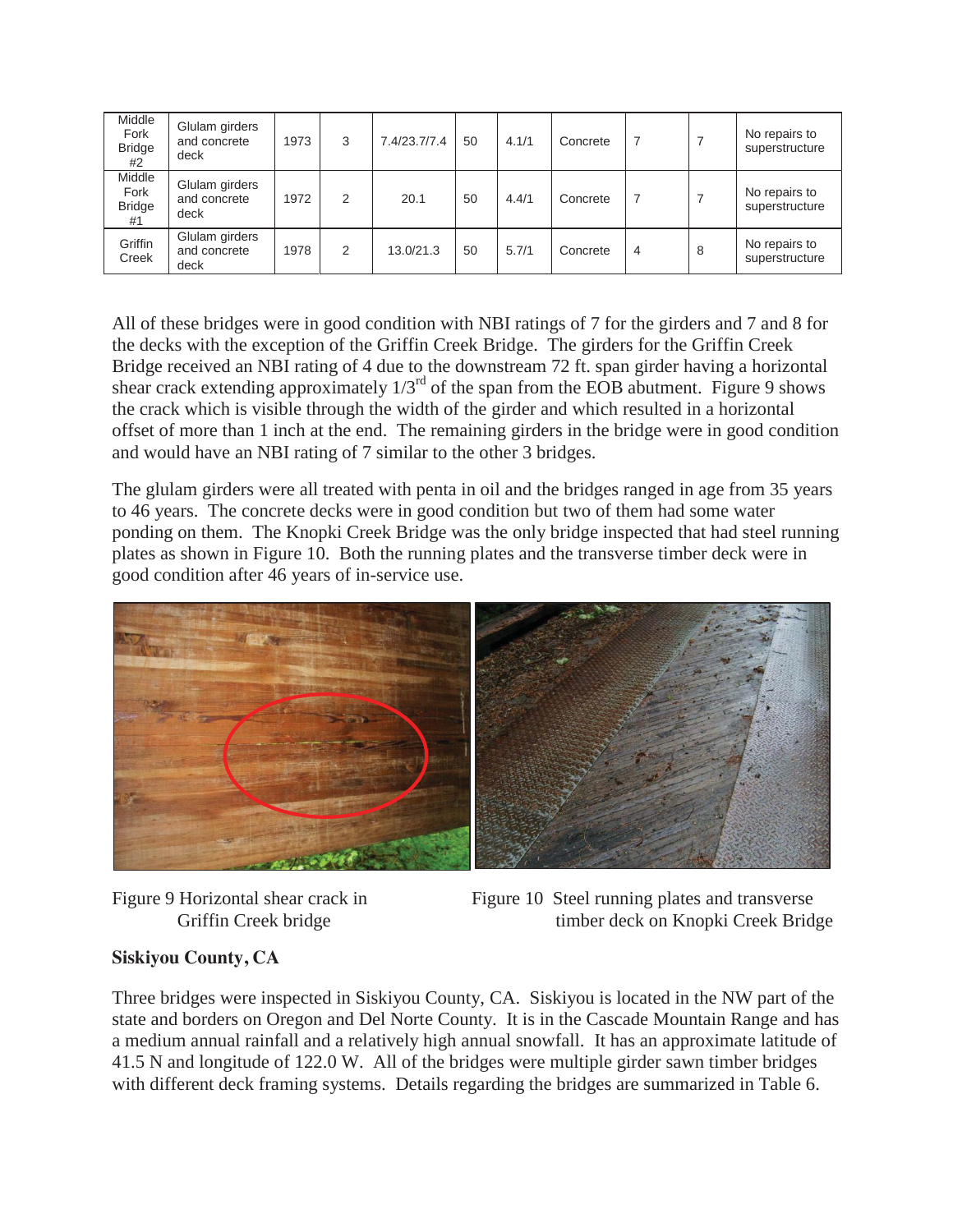|                                  |                                           |                      |            | <b>Span</b>   |            | Width<br>(m) |                             | <b>NBI Rating</b> |             |                                 |
|----------------------------------|-------------------------------------------|----------------------|------------|---------------|------------|--------------|-----------------------------|-------------------|-------------|---------------------------------|
| <b>Bridge ID</b>                 | Superstructure<br><b>Type</b>             | Year<br><b>Built</b> | #<br>spans | Lengths,<br>m | <b>ADT</b> | #<br>lanes   | Wearing<br>surface          | <b>Girders</b>    | <b>Deck</b> | Repair<br>comments              |
| Red<br><b>Bridge</b>             | Sawn timber<br>girders and<br>timber deck | 1959                 | 2          | 5.3           | 45         | 5.3/1        | Timber<br>running<br>planks | 6                 | 6           | No repairs to<br>superstructure |
| Shovel<br>Creek<br><b>Bridge</b> | Sawn timber<br>girders and<br>timber deck | 1977                 |            | 8.3           | 40         | 7.4/2        | Timber<br>deck              | Ext. 5<br>Int. 7  | 5           | No repairs to<br>superstructure |
| Fishhook<br><b>Bridge</b>        | Sawn timber<br>girders and<br>timber deck | 1960                 |            | 7.4           | 225        | 8.6/2        | Asphalt                     | 7                 |             | No repairs to<br>superstructure |

Table 6 Siskiyou County, CA bridges

The bridges in this county ranged in age from 36 years to 54 years. One of the bridges has a transverse sawn timber deck, one has sawn timber stringers with sawn timber running planks and one has transverse sawn timber deck planks. Two of the bridges are on low volume roads and the third, the Fishhook Bridge, carries a relatively high volume of RV traffic as it is on an access road to a popular resort area. This bridge was determined to be in good condition with an NBI rating of 7 for the girders and deck

The Shovel Creek Bridge has sawn timber deck planks as the wearing surface and due to the traffic pattern, significant grooves exist in the two wheel paths as shown by Figure 11. This was the newest bridge inspected in the county and had the lowest NBI rating suggesting that using transverse deck panels functioning as the structural deck and the wearing surface is not conducive to longevity. The Red Bridge which has been in service for 54 years was unique in that it was the only bridge inspected that uses timber running planks as shown in Figure 12. It was considered to be in good condition considering the age of the bridge although one girder had previously been repaired using steel straps.



Figure 11 Wheel path depressions in timber Figure 12 Timber running planks deck on Shovel Creek Bridge on Red Bridge